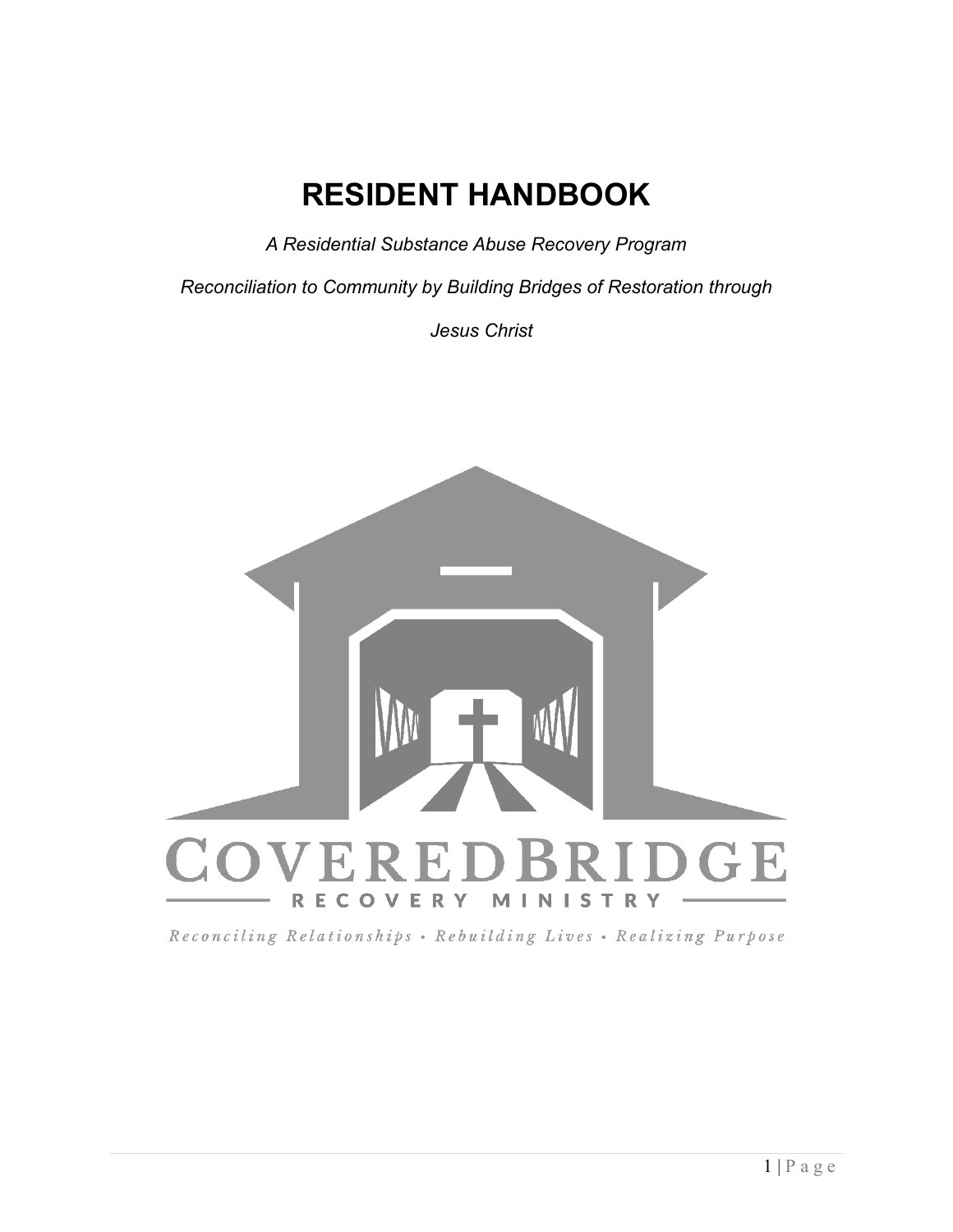# **TABLE OF CONTENTS**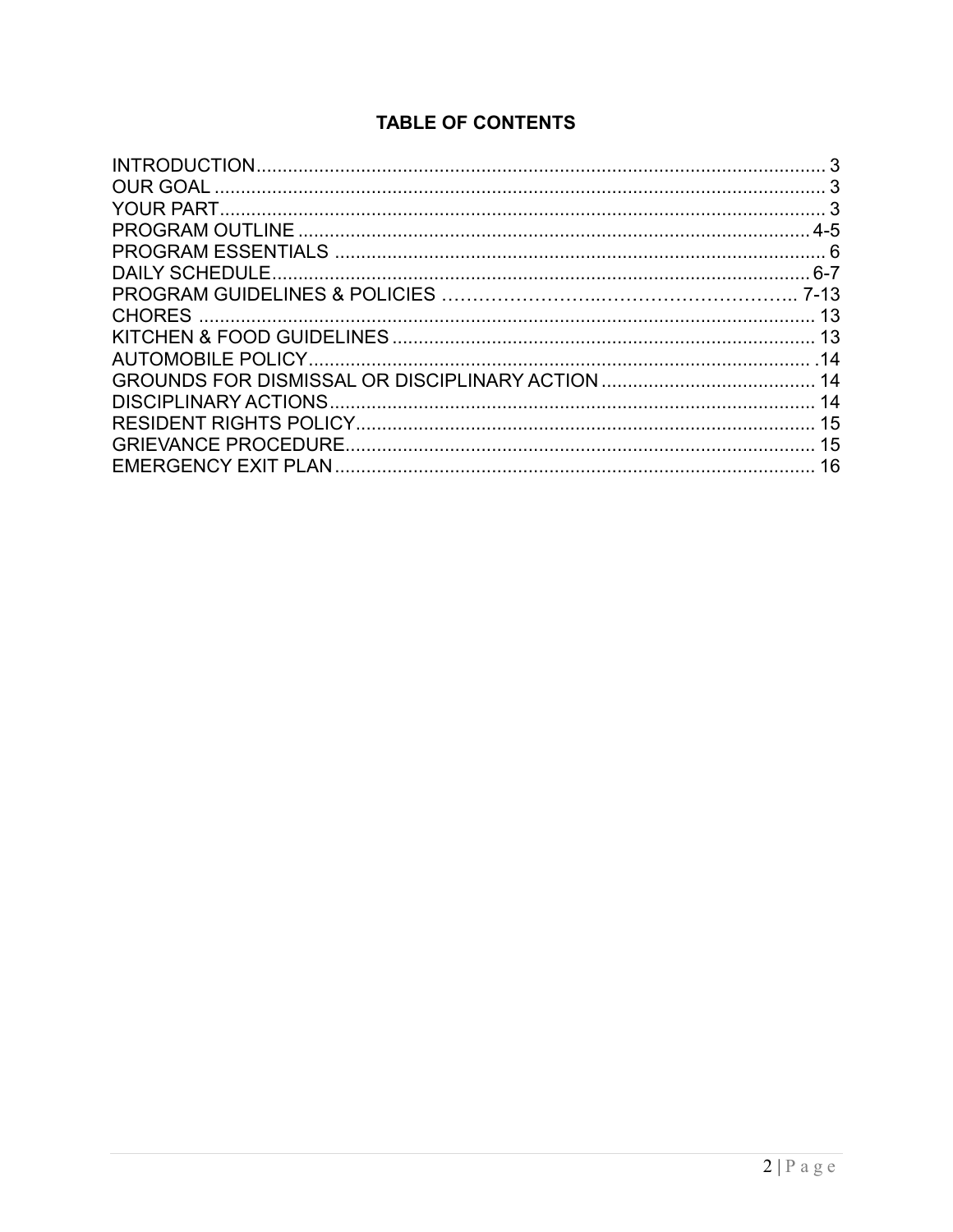#### **INTRODUCTION**

Welcome to Covered Bridge! We are committed to providing a place where you can gain valuable tools for living a healthy and fulfilling life. The people you will be living with all have different stories, but they all share a common problem. They have used and abused drugs and alcohol and suffered serious consequences. Living together under one roof will present some real challenges and opportunities for growth. This handbook is yours and it contains the information that you need to help make your time here profitable for you. It is our prayer that you will experience God's blessing in all its fullness in the days ahead.

#### **OUR GOAL**

The goal of Covered Bridge Recovery Ministry is to provide a safe environment where you can acquire the skills and tools that are necessary to live a healthy and fulfilling life, free from substance use and abuse.

#### **YOUR PART**

We **cannot do for you** that which only you can do. The bottom line of that is simply this:

You must be totally **honest** and **open**.

A **positive attitude** and **willing cooperation** is essential.

Covered Bridge offers a spiritual program with high standards and values. Your progress, and success, will depend on your willingness to give yourself **fully** to the work of the program.

The **H.O.W** of the program can be remembered this way:

**H** is for Honesty **O** is for Open-mindedness **W** is for Willingness

You will develop your own recovery goals and community living plans with the help of the Covered Bridge staff. Progress is your responsibility and our expectation.

You have already demonstrated during the application and interview process that you are motivated to be a part of Covered Bridge. Your desire and willingness to change is commendable. We are grateful for the opportunity to work with you and we are excited about what God can and will do for you if you remain committed to Him.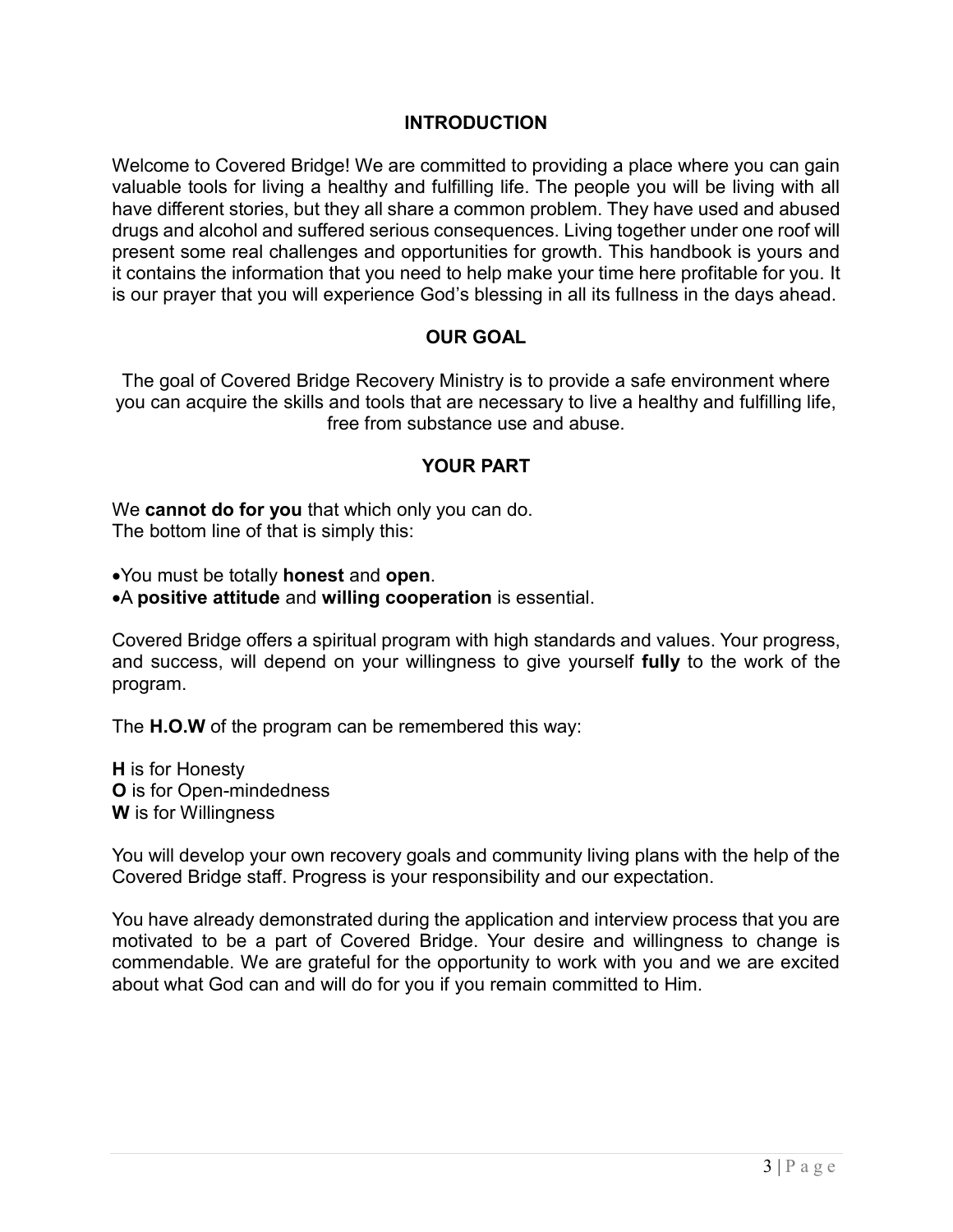#### **PROGRAM OUTLINE**

#### **Phase 1 – The Learning Phase (6 Weeks Minimum)**

During your first few weeks you will begin to learn the Biblical design for living successfully. The staff at Covered Bridge understands there is more to recovery than just the individual, and together we will explore your family background, your education, your employment history, skills that you have acquired, and your substance abuse history. Our desire is to help you improve your outlook on life and see the hope that accompanies God's individual purpose and plan for you.

You will be introduced to a new community of individuals living in a family setting. We model a home where we are eager to show respect for each other. To accomplish this goal you will need to become familiar with this handbook and the program requirements.

During the first two weeks there will be an emphasis on "getting to know you time" with the staff and residents. Your participation will uncover your spiritual needs and establish expectations for mentoring. You will also be responsible for establishing the goals for your stay.

While in Phase 1 you will only be able to leave the building with an accountability partner (usually another CB resident) that is in a higher phase or a trusted volunteer from a local church. Successful residents will use this time to establish a pattern of trustworthiness.

As you further develop your goals, you will begin a job search under the care and supervision of the staff. You will continue to participate in church services, in a traditional 12 step program, group meetings and one-on-one meetings with staff and volunteer mentors.

#### **Phase 2 – Change (9 Weeks Minimum)**

The Change Phase represents your opportunity to overcome life controlling issues such as addiction, anger, fear, anxiety, lying, lust, etc. You will be working to establish yourself in the community. Your outreach will include church fellowship, 12 step meeting attendance (Celebrate Recovery) and eventually part-time work.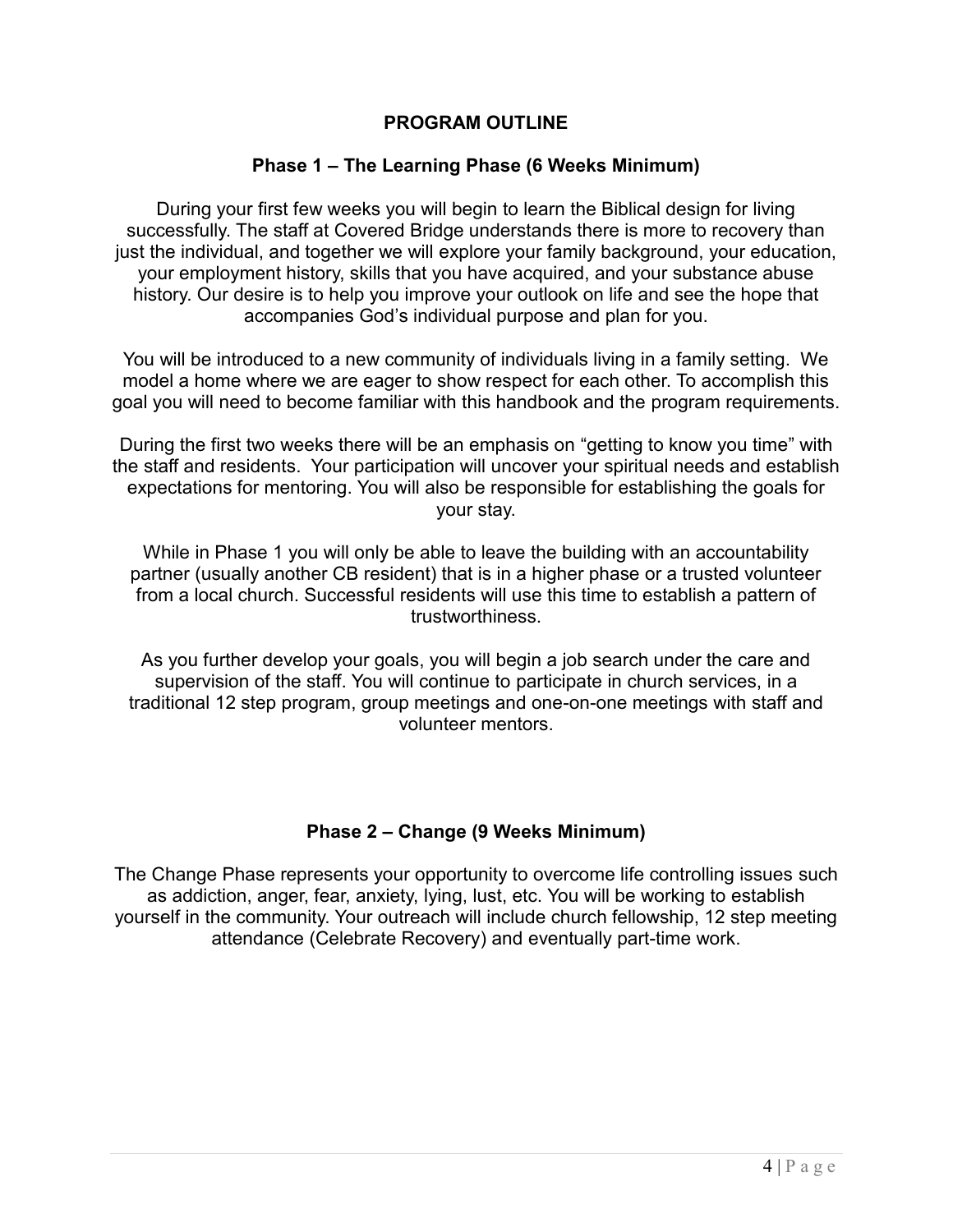## **Phase 3 – Preparation (11 Weeks Minimum)**

The purpose of the Preparation Phase is to Pray, Plan and Prepare for your future success and transition to independent living. The three P's are essential for pursuing God's will for your life.

At Covered Bridge you will continue to be involved in mentoring and small group meetings. You will continue daily reading, reflection, journaling and personal application of the Biblical principles that accompany your twelve-step work.

## **Phase 4 – Transition (12 Weeks Minimum)**

The purpose of the Transition Phase is to allow you, with the supervision and support of the Covered Bridge staff, to begin a transition to community living. This will include developing an aftercare plan outlining your support team, recovery maintenance plan and faith group accountability profile.

Once you have completed Phase 4 and are addiction free you will be a graduate of Covered Bridge!

## **After Care Phase**

While at Covered Bridge you will be introduced to many new people through your weekly church experience. Being integrated into the church body you will have opportunities to be part of several on-going small groups. These groups will be your aftercare and circle of support and accountability when you leave Covered Bridge.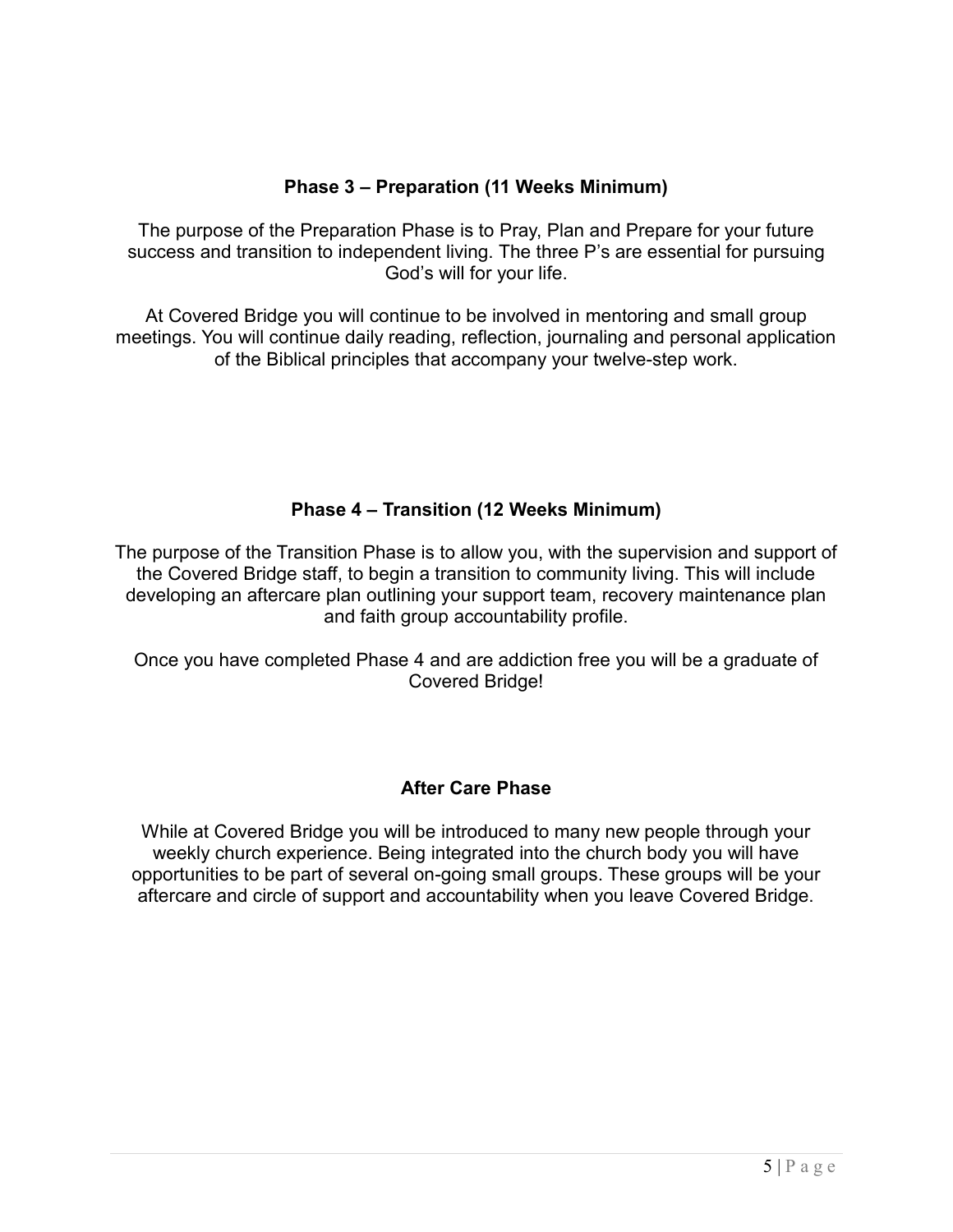#### **PROGRAM ESSENTIALS**

While residing at Covered Bridge, the following activities are **not optional**. All other activities should be scheduled around these. If an exception must be made and a schedule conflict is unavoidable, you must notify staff as soon as possible and make arrangements for coverage of your responsibilities. Due to the importance of the program and your commitment to it, exceptions will not be allowed as a matter of course unless absolutely necessary.

- Assigned Studies
- Daily Report
- Morning House Devotions
- House Meetings
- House Chores
- Dinner
- Evening Group Bible Studies
- Scheduled Mentoring Sessions
- Celebrate Recovery
- Sunday Church Service

# **DAILY SCHEDULE**

## *Monday thru Saturday*

Prior to morning devotions, daily reports for the prior day are to be completed and placed in the director's box. Daily reports are described in the section **PROGRAM RULES & POLICIES.**

Tuesday – Thursday at 7 a.m. (8 a.m. on Saturday) the house meets for **devotions and prayer**. On Monday and Friday at 7:30 a.m. this time will be used for a house meeting which consists of Giants (reports on studies to overcome life controlling issues) personal "check-ins", exhortations from scripture and discussing issues relevant to the house.

After devotions, **house chores** are to be prioritized. The weekly chore list is posted on the refrigerator. If you are unable to complete your chore due to other responsibilities, you must notify the staff member on duty. It is your responsibility to communicate when you intend to complete it, or of the arrangement you have made for another resident to do your chore.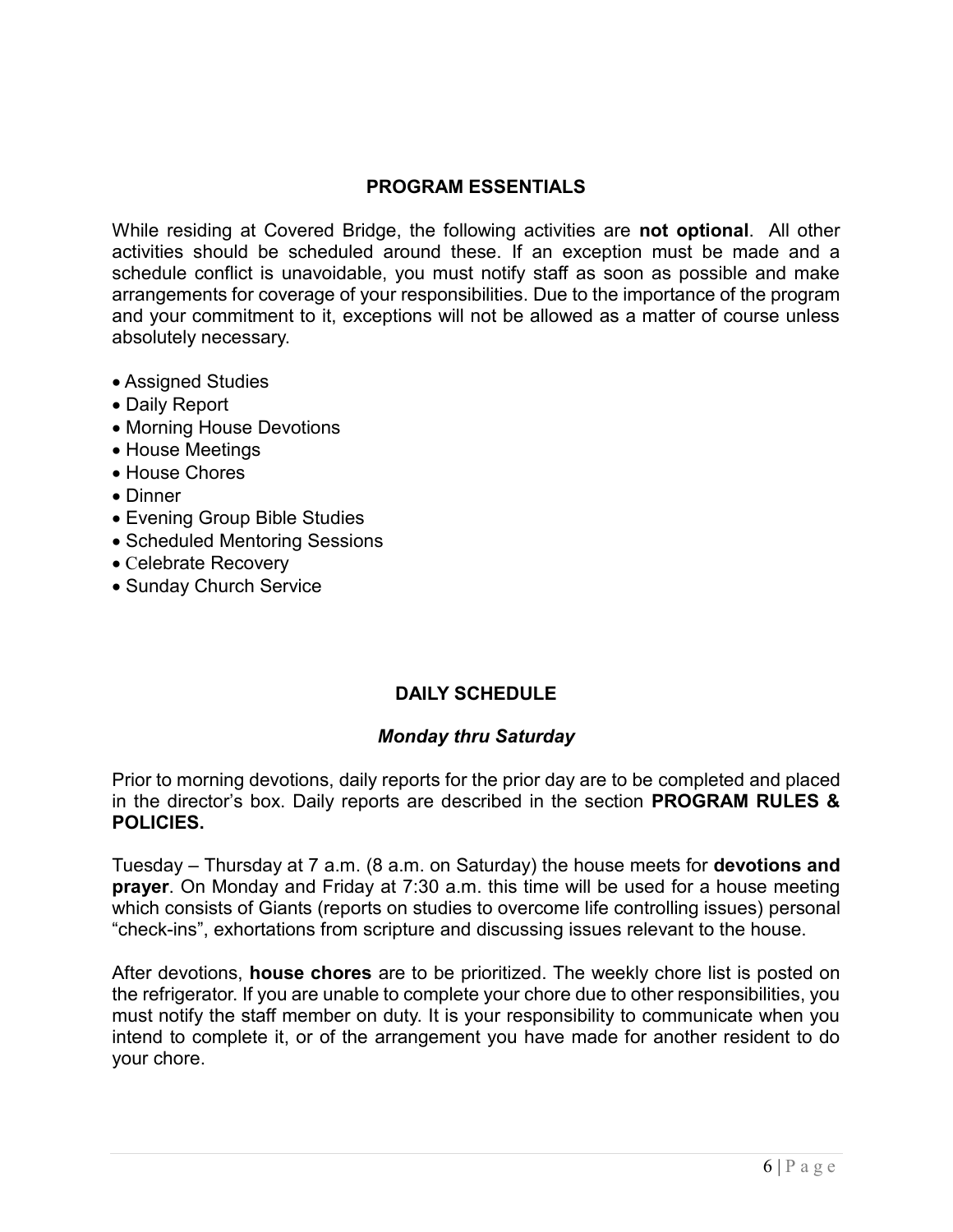**Laundry** is part of your weekly chore list. If you are not working, you should complete your laundry by 2 p.m. on the day assigned.

After chores are done, **assigned studies** are a priority. If you are not working, you are expected to complete your daily assignments by 12 p.m. Time throughout the day should be used for personal advancement or volunteering. Examples include seeking employment, school and Bible studies, prayer, personal devotions and educational videos.

Food for breakfast and dinner are provided. Lunch is your responsibility. You are free to eat food provided by the house that has not been designated for the evening meal. Normally there will be a selection of cereals, eggs, soups, and often leftovers from the evening meals.

Covered Bridge is often called upon to do volunteer work in the community. Our goal in the community is to be a good neighbor and to help you learn to work together to accomplish a common task. Also, there are usually projects to be done on Covered Bridge property which residents can get involved with.

The evening meal is served at 5:30 p.m. Check the refrigerator list to see what night you are responsible for cooking dinner. You must notify staff and the person responsible for cooking if you will not be at dinner.

On Friday, residents will attend Celebrate Recovery, a faith-based 12 step meeting. The meeting runs from 6 p.m. to 9 p.m. transportation and dinner will be provided.

**House curfew** is 9 p.m. All residents are to be in their rooms from 10 p.m. to 5 a.m. From 10 p.m. to 11 p.m. you may study, read, or chat quietly in your room. Please be considerate of other residents. At 11 p.m., lights are out, and quiet time is observed. On Friday and Saturday, curfew is 10 p.m. and lights out is midnight.

#### *Sunday*

Sunday is to be a day of worship and rest. You are expected to attend the entire church service and fellowship for at least 15 minutes before and 20 minutes after service. No devotions or chores, are assigned on Sunday. Curfew is 10:00 pm.

## **PROGRAM GUIDELINES & POLICIES**

*What you can expect:*

 Genuine concern and care from the staff for your spiritual, mental, emotional, physical, and social welfare

 Discipline and guidance - you will be given responsibilities and held accountable for your attitude and your progress

Opportunities for healing, change, and continued growth as a disciple of Jesus Christ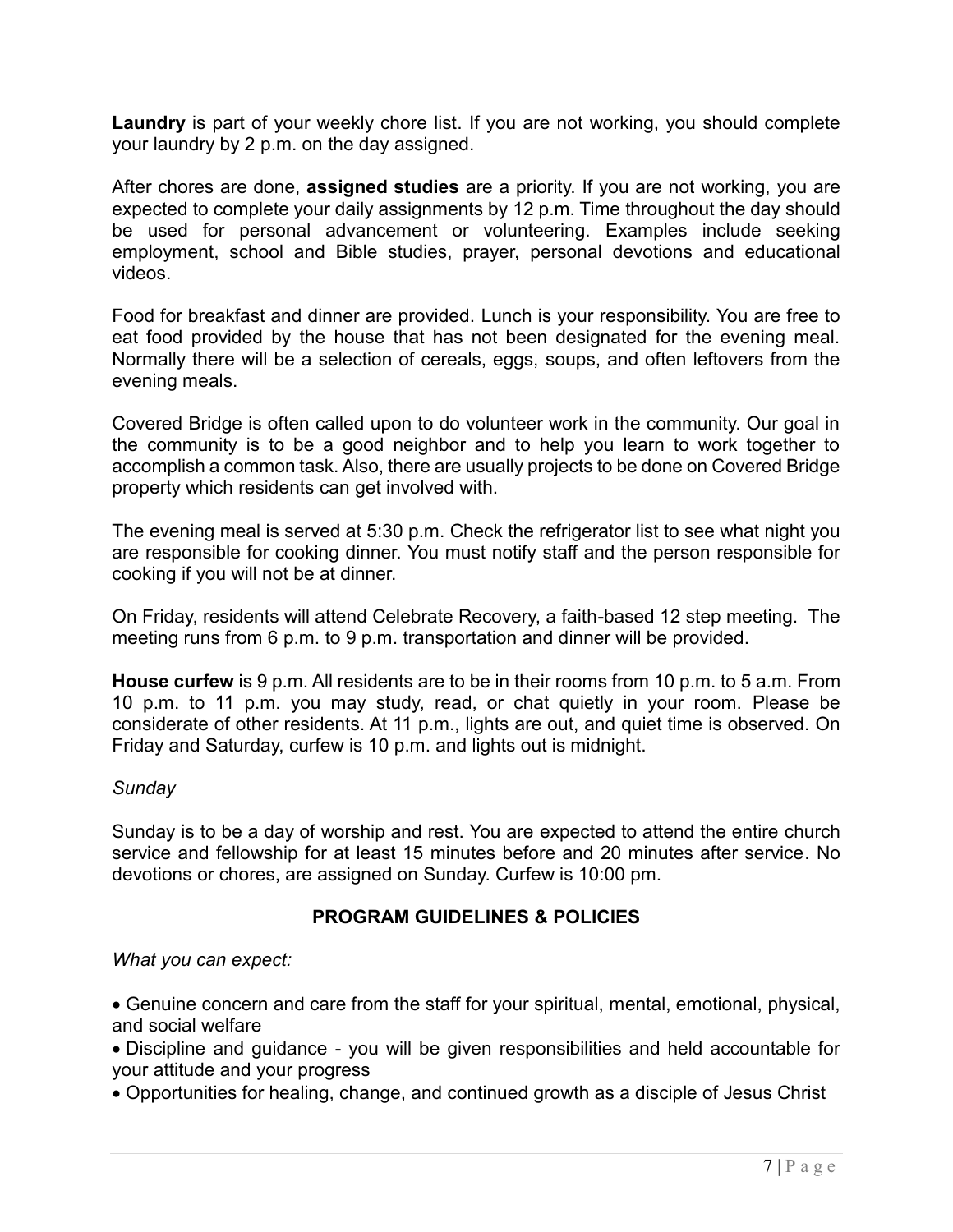*What is expected of you:*

- Honesty: no game playing, denial or minimizing
- Open-mindedness: LISTEN and think about what is being said
- Willingness: be enthusiastic and eager to change

#### **1. General Guidelines**

 Drugs, alcohol, gambling, pornography, violence or threats of violence are not tolerated and are grounds for dismissal.

- Foul language, and coarse joking are not permitted.
- Books, music and videos need to be consistent with entertainment guidelines see #11.

 The house schedule and your personal schedule are important—your whereabouts are always to be approved by staff.

 All residents must sign out on the white board in the kitchen, indicating the time of departure, where you are going, and the time you will be back. Tell the staff person on duty of your intentions. If you are going to be late or need to go anywhere other than what is indicated on the board, you must call the house and notify staff. No exceptions.

Thermostats and air conditioners are to be adjusted by staff only or with permission.

## **2. Dress Code**

 You will not be permitted to wear any clothing or jewelry that promotes rebellion, drugs, alcohol, violence, sex, satanism, or the occult. Your clothing is to be clean, without excessive holes or patches.

 When entering please place your shoes, coat and hat in the closet near the kitchen door they are not to be left in common areas.

#### **3. Relationships**

Covered Bridge values good interpersonal relationships as an important part of your recovery. However, it is our experience that focusing on relationships outside of the program has the potential to hinder your progress and growth. For that reason, we may purposely limit your contact with some family, friends, and acquaintances, particularly in the beginning stages of your residency, in order to help you focus more completely on the program.

Those with whom you have a relationship should be informed of this policy and should be strongly encouraged to cooperate with it. Any questions or concerns you have can be addressed with the program director. With that in mind, the following policies are in place: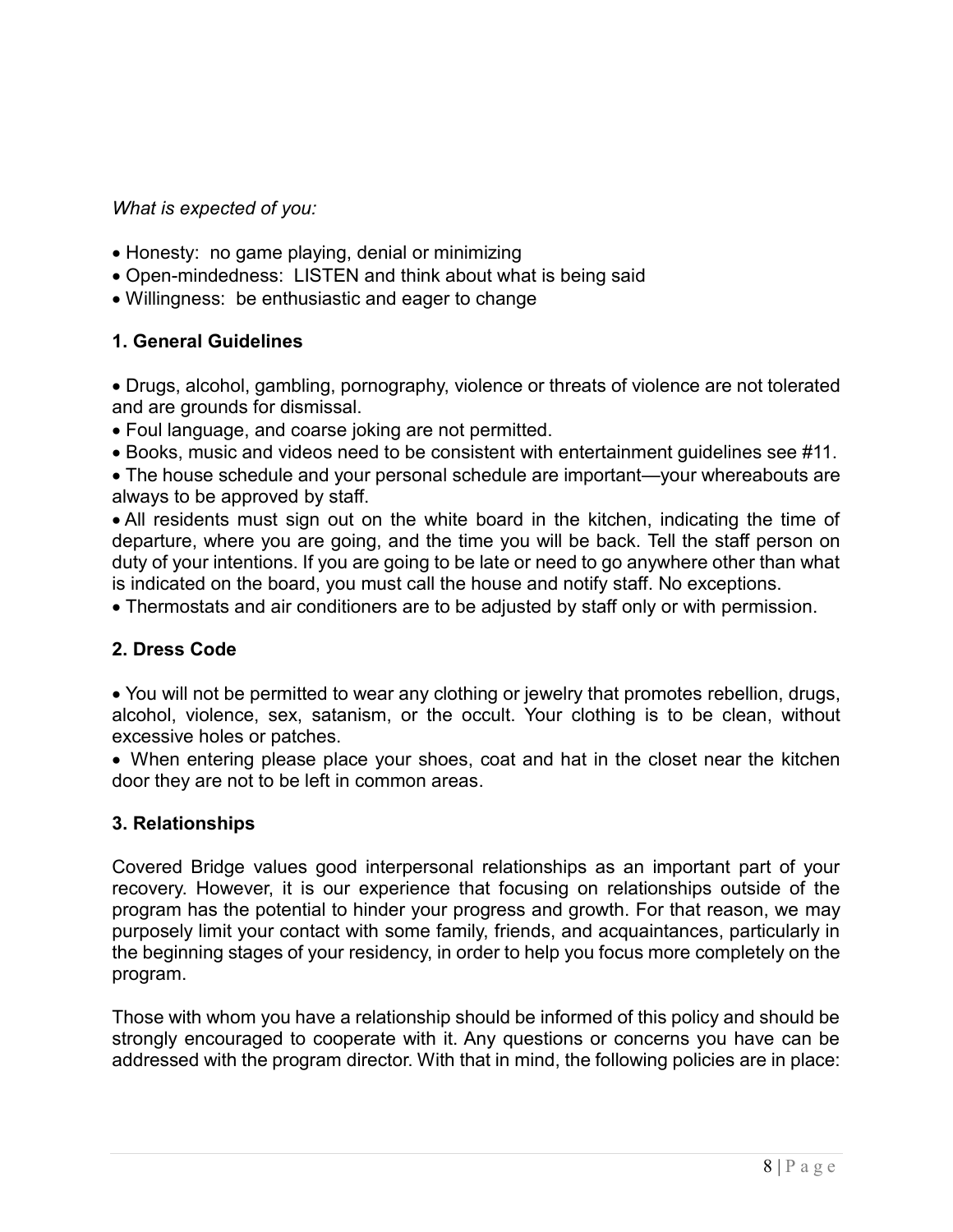• If you are married, we will work with you toward reconciliation if possible.

 Existing relationships with the opposite sex are not to be further cultivated while residing at Covered Bridge. At the discretion of the program director, letters and phone calls may or may not be permitted.

 Relationships/friendships with the opposite sex are not to be initiated while at Covered Bridge. God's standard is that sexual relations are to be reserved for marriage.

 Relationships of any kind which are counterproductive to your recovery and your involvement in the program are not to be cultivated.

# **4. Mail**

 Staff will receive mail from the mailbox. You are not to remove mail from the mailbox on your own—even if it is addressed to you. Staff will put your mail in your personal mail box at Covered Bridge.

 You may receive packages from home, mail order, etc. Packages are to be opened in the presence of staff.

# **5. Health and Personal Hygiene**

• Showers are required daily. Hair and beards are to be clean and neat. Teeth are to be brushed at least daily.

 Under normal circumstances each resident is to take only one shower each day, 6 minute limit. Showers are to be taken between 5:30 a.m. and 9:30 p.m.

 Soap and shampoo are sometimes provided by donors but are your responsibility. You will be provided with a towel and bed linens which are your responsibility to keep clean.

• In many situations it is important that a physical and dental exam should be scheduled during your first 30 days.

 If you smoke, we encourage you to quit. We will do all that we can to support your decision and effort. Smoking or chewing tobacco is ONLY permitted in designated areas.

# **6. Visits and Leaves**

 All visits and leaves are to be discussed at the weekly house meeting and approved by staff.

• If a resident is in good standing with CB staff and a pattern of trustworthiness has been established a request for an overnight leave may be submitted in writing after moving into phase 3.

## **7. Meals and Snacks**

 Every resident is assigned a night to cook. You should be sure you have what you need in advance of the day you are to cook.

 Our goal is to provide nutritious and balanced meals every day. Please keep in mind that not everyone has the same taste. If you do not like the meal or have allergic concerns it becomes your responsibility to put you own meal together.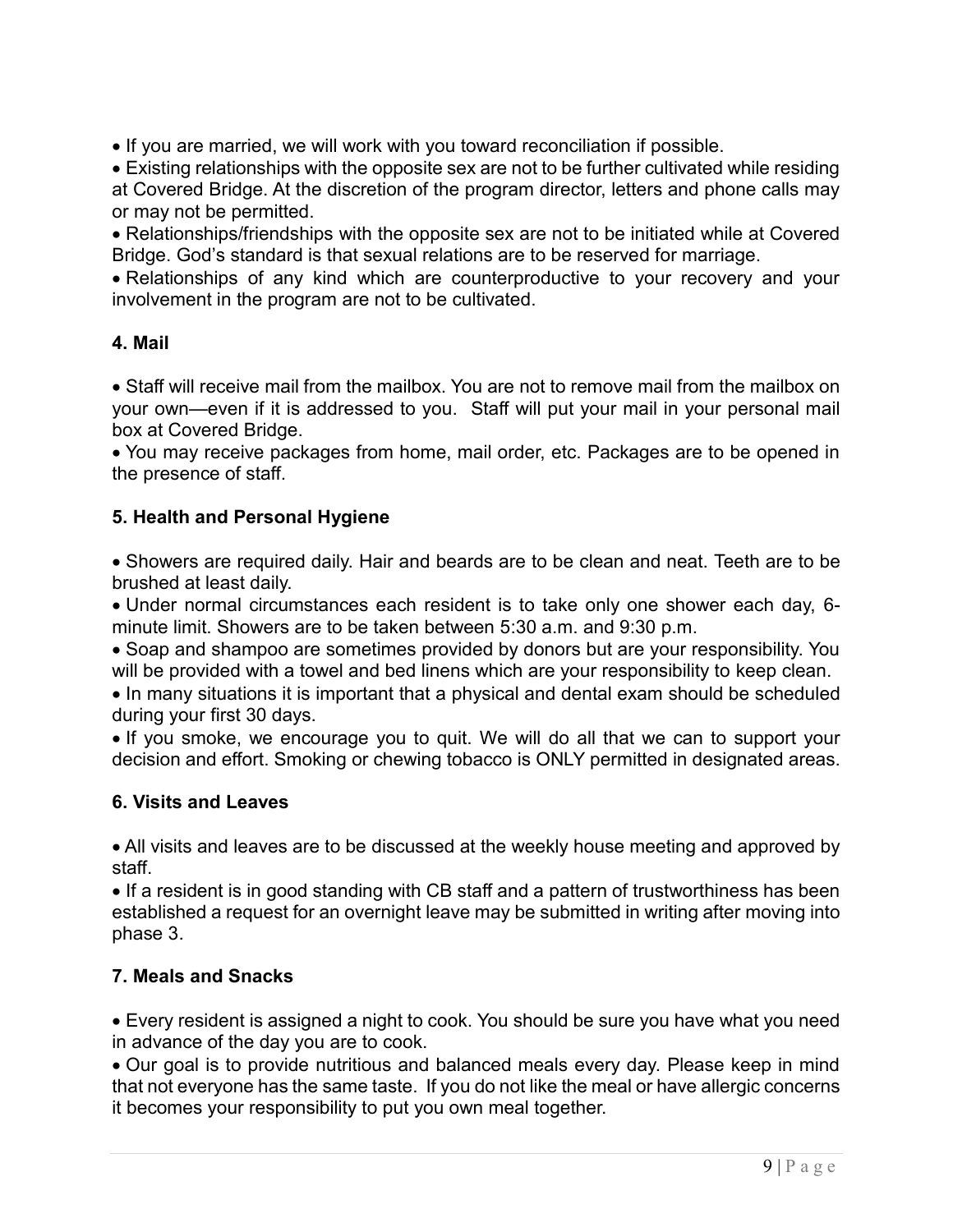Food and beverages, except for water, are not permitted upstairs.

An afternoon snack is permitted before 2:30 p.m. Evening snack time ends at 8:30 p.m.

• If you are fasting, please notify the resident responsible for dinner in advance so that your portion will not be wasted.

 Although dishes & kitchen cleanup are assigned as a chore each day, everyone is expected to help with clean up after the meal.

#### **8. Money**

 You are expected to pay 20% of your gross income to Covered Bridge toward your room & board unless other arrangements are made with the director. This does not include gifts. Your financial well-being is of great importance to us. Before becoming employed we can help you develop a budget. We hope your financial planning will help reduce stress and debt that may come with increased responsibilities.

#### **9. Your Room**

Lights, fans, radios, etc., are to be switched off when you are not in your room.

Your room is to be kept orderly (clothing in dressers, closets, etc.) and clean always.

 Dirty clothing is to be placed in your laundry bag—your sheets and pillowcases to be washed once weekly according to your laundry schedule.

Your bed is to be made neatly when you get up—not after devotions.

Personal property is to remain in your room and not left in the common areas.

 Do not open the windows in your room when the heat is on. Request staff to turn down the thermostat.

Staff randomly gone through rooms looking for unsafe, illegal or inappropriate items.

## **10. Phone Calls**

.

Personal phone calls may be made and received after morning devotions until 9 p.m.

 Personal phone calls may not exceed a total of 15 minutes a day unless other arrangements have been discussed in a house meeting and approved by leadership.

• Staff has access to house phones overnight in case any emergency calls come in.

 As a rule, cell phones are not permitted at Covered Bridge. Possession of a cell phone is a privilege that is earned and is permitted only when necessary for work or other extenuating circumstances. All cell phones are to be cleared with staff before you acquire one. Failure to acquire approval may result in a program fail or restriction of this privilege in the future. Cell phones are to be locked in the office while you are at the house and may not be used on the property.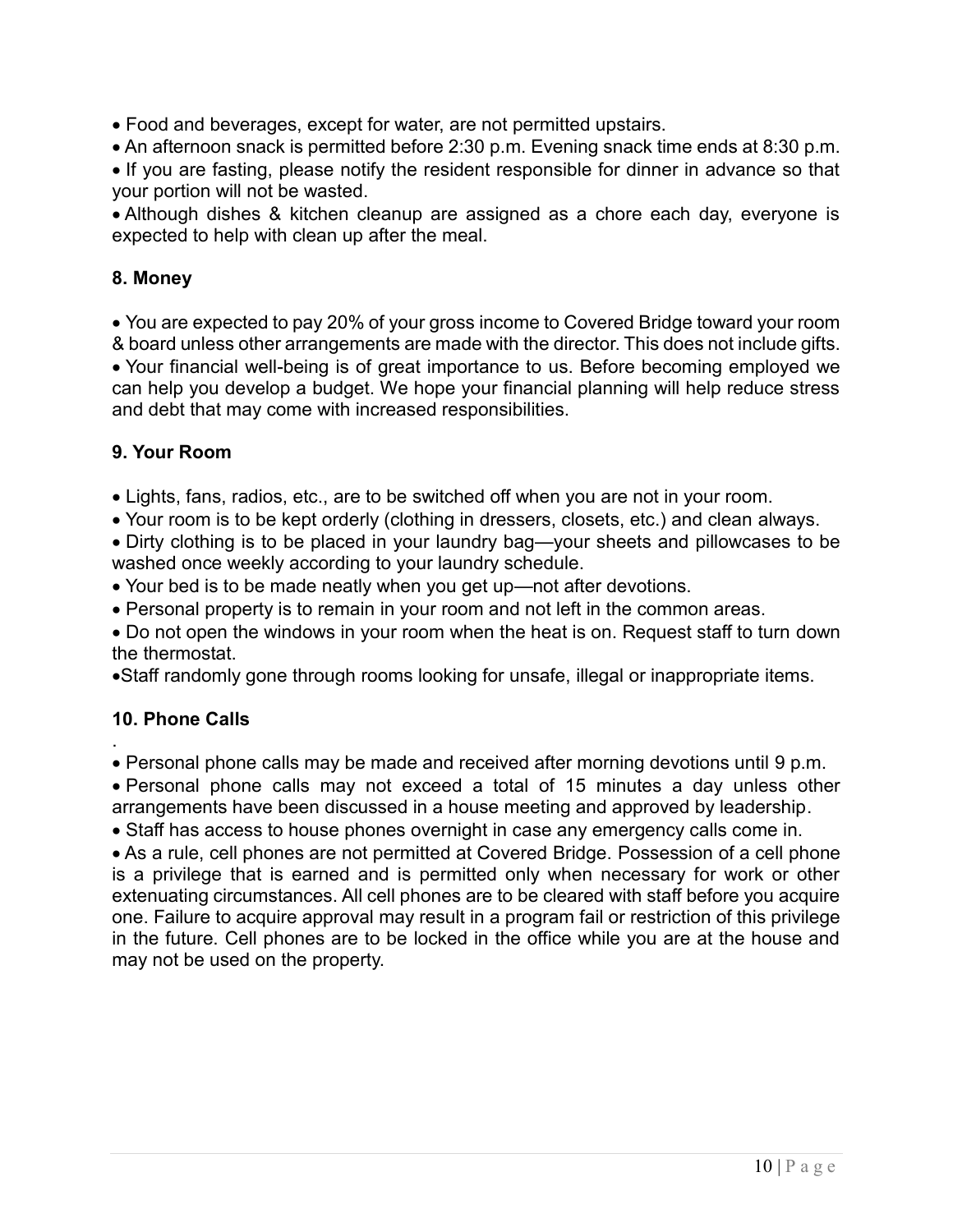## **11. Entertainment**

While at CB there is a library of Christian books, movies and music available. A few basic principles apply to what we watch and listen to at CB. We are a place of healing which necessitates changing what we do and how we do it. Our guiding Biblical principles for acceptable entertainment start with Philippians 4:8 "Finally, brethren, whatever things are true, whatever things are noble, whatever things are just, whatever things are pure, whatever things are lovely, whatever things are of good report, if there is any virtue and if there is anything praiseworthy—meditate on these things". The expectation while you are at CB is that you will have a desire to follow Colossians 3:2 "Set your hearts and minds on things above not on things of this earth", and Romans 8:6 "For to be carnally minded is death, but to be spiritually minded is life and peace."

#### **12. Computers**

A resident is not permitted to have a computer at Covered Bridge.

• In certain situations, such as school studies, completing medical forms, work requirements etc., arrangements can be made with the staff to have access to a computer or the internet.

#### **13. Sickness and Medication**

- Covered Bridge staff are not equipped to provide ongoing medical care.
- All medications that are prescribed for you by a physician will be kept in the office.

 Please notify a staff person if you are taking over-the-counter medications (cold, allergy, pain relief, etc.).

• If you are ill, you must notify staff as soon as possible. If bed rest is appropriate, you must complete make-up assignments as requested.

 Payment for medical services is the sole responsibility of the resident. Covered Bridge is not in any way responsible for payment of your medical, dental or any other expenses you may accrue.

## **14. Early Withdrawal from the Program**

 While your participation in the program is entirely voluntary, if you decide that you want to leave the program, please arrange a meeting with the CB leadership team. It is important to us that we know the reasons for your decision.

• Upon your departure, you must take ALL property with you. Any personal property abandoned by you **will be disposed of after 90 days. CB is in no way responsible for stored, or abandoned items that get lost or stolen.**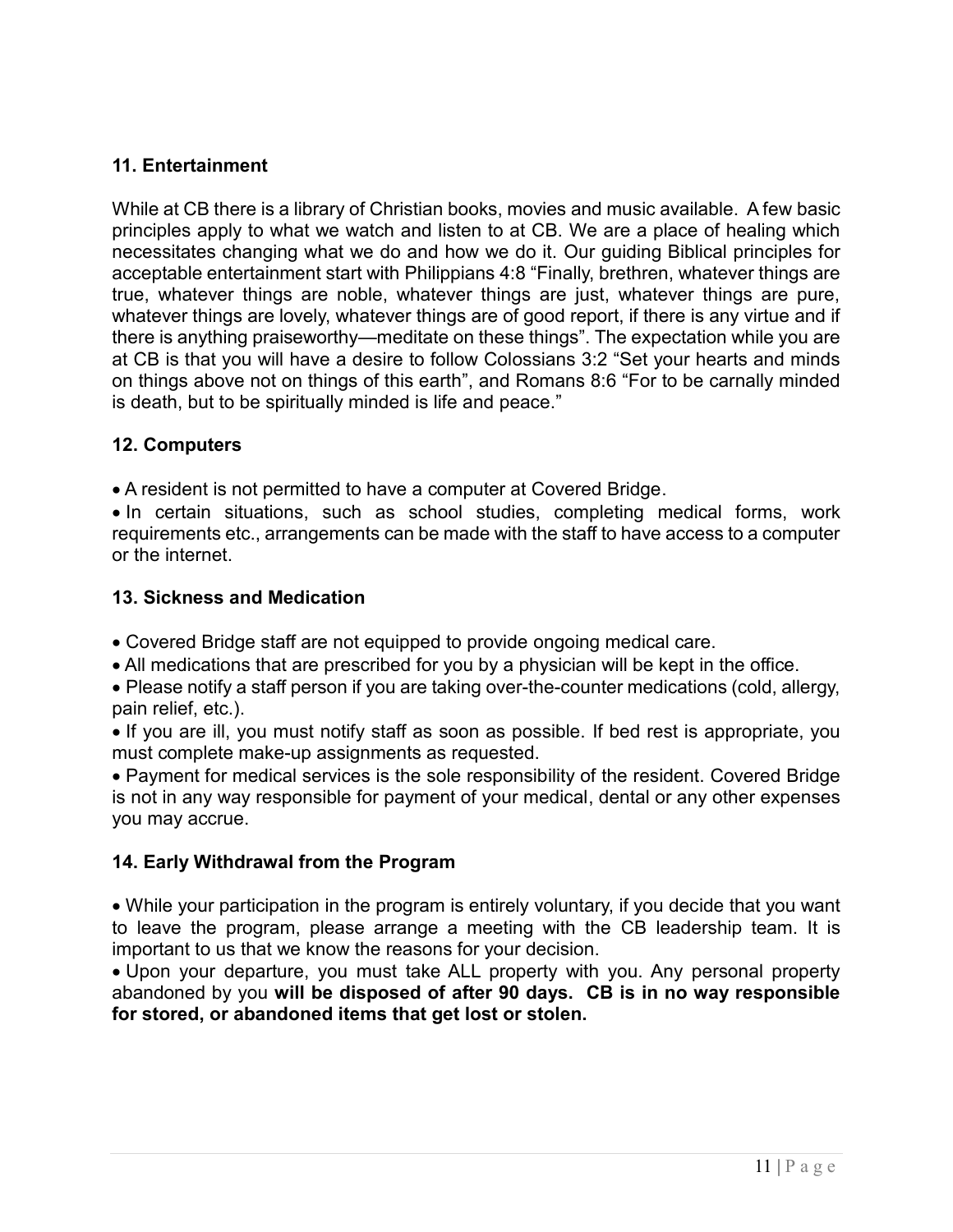## **15. Studies and Group Meetings**

 Your attention and participation in group meetings is important. Completion of assigned work is expected unless other arrangements have been made.

 House meetings are scheduled on Monday and Friday beginning at 7:30 a.m. This time is used for discipleship and to catch up with one another and to address any problems that are surfacing in the house.

#### **16. Sunday Worship Service**

Developing a network of positive relationships is vital to your success.

 Sunday morning Church Service and Adult Sunday School attendance is required for all residents.

 Attendance at Union Baptist Church is generally required unless arrangements have been made between your pastor and the director.

## **17. Daily and Weekly Reports**

 Every resident is required to complete a daily and weekly report form. During orientation, the specifics of completing the form will be discussed.

• Prior to morning devotions, daily reports for the previous day are to be completed and put into the director's mail box. Weekly reports are to be completed before Monday morning house meeting and turned in immediately after the meeting.

 These forms are an opportunity to document the activities of the day as well as a spiritual and emotional check-in, somewhat like a daily journal of your progress.

 Each form will be reviewed by staff in order to understand where each resident is succeeding, to know better how to encourage each resident in his progress, and to address any concerns when necessary.

#### **18. Spiritual Mentoring Sessions**

 Your spiritual mentoring sessions are an important part of the program. When advised, dialogue is held in confidence.

## **19. Laundry**

 Your laundry will be washed once each week. When you arrive, you will be assigned a laundry day.

 Laundry detergent will be provided. Unless your clothes are heavily soiled always use the Speed Wash cycle setting on the washer.

- Wash and dry any soiled towels or dirty dish cloths left on the washing machine.
- Laundry should be completed by 2:00 p.m. if possible.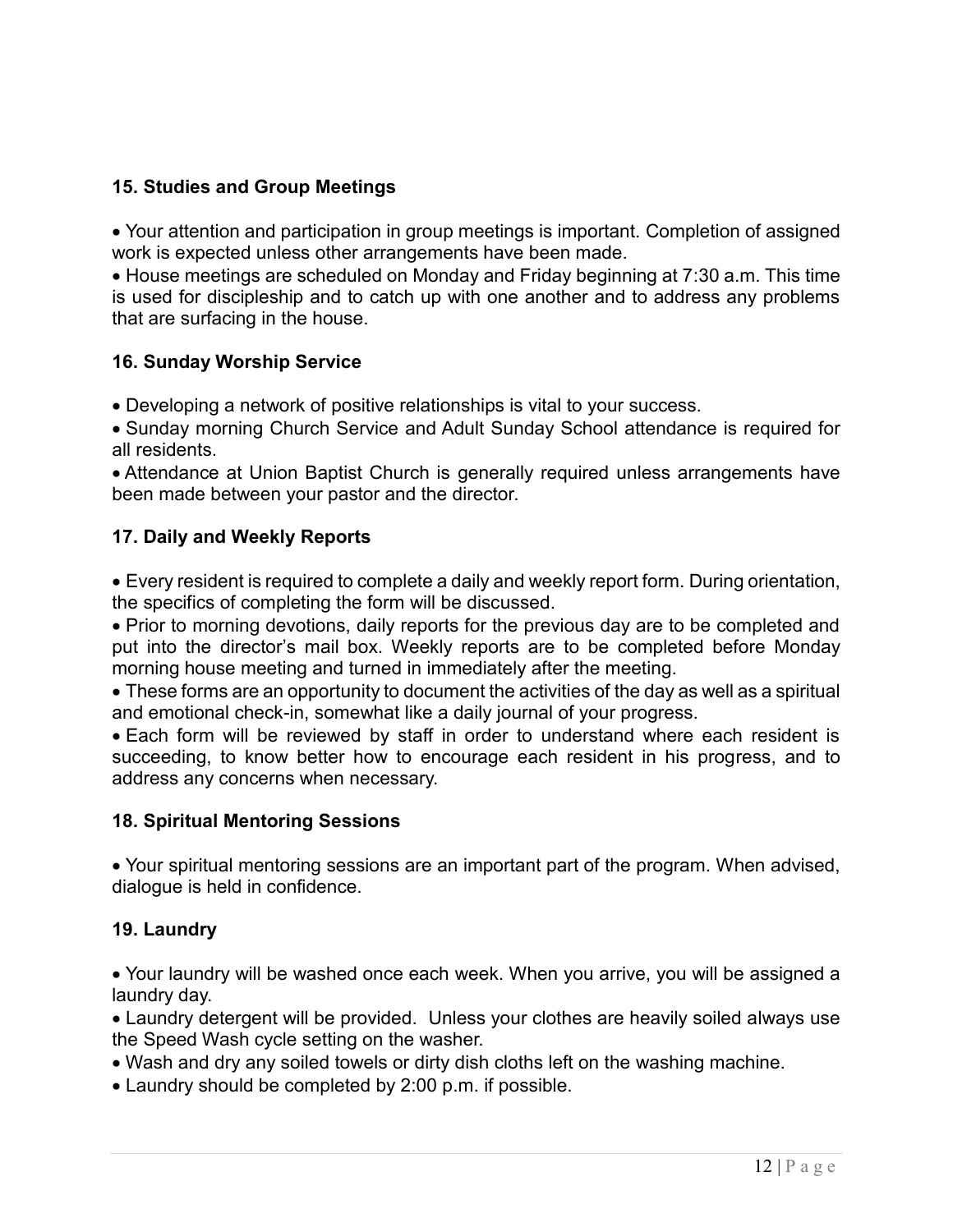#### **20. Exercise Room**

- You may use the exercise room provided that your chores, studies, etc. are completed.
- Clean up and put away the equipment you use when finished.
- For safety purposes, you should have a partner when using free weights.

#### **21. Aftercare**

 You should be employed or have secured a reliable source of income and have a safe and appropriate place to live.

• If you have successfully completed the CB program you will have made many new friends and acquaintances in the church body, subsequently you will be encouraged to continue to attend Sunday Worship Service, Sunday School, Faith Group and Celebrate Recovery. These should be your new and ongoing circles of support and accountability.

## **CHORES**

Covered Bridge is your home. Each resident is expected to take interest in the cleanliness and upkeep of the house. This includes putting dishes in the dishwasher and cleaning up messes. Within that context, each resident is assigned responsibility for completing a house chore each week.

## **KITCHEN & FOOD GUIDELINES**

1. Store all food in proper containers in cabinets, refrigerators or freezers. Countertops are to be clear. For resident safety leftovers must be dated.

2. Do not place any open drinks in the refrigerator.

3. Besides the evening meal, each resident is to wash, dry, and put away all dishes used, or else rinse them and put them in the dishwasher. Do not leave dishes in or around the sink.

4. Never cut food on the countertop without the use of a cutting board.

5. Clean the sink, countertops, microwave, and stove after each use.

6. Wipe up spills immediately.

7. When kitchen trash or recyclable materials are full, take them to the barrels behind the house.

8. Grease is to be poured off into a tin can, allowed to cool, and disposed of in the trash.

9. Cleaning supplies are stored under sink.

10. Put soiled towels and dirty dish cloths in the sink, in the basement.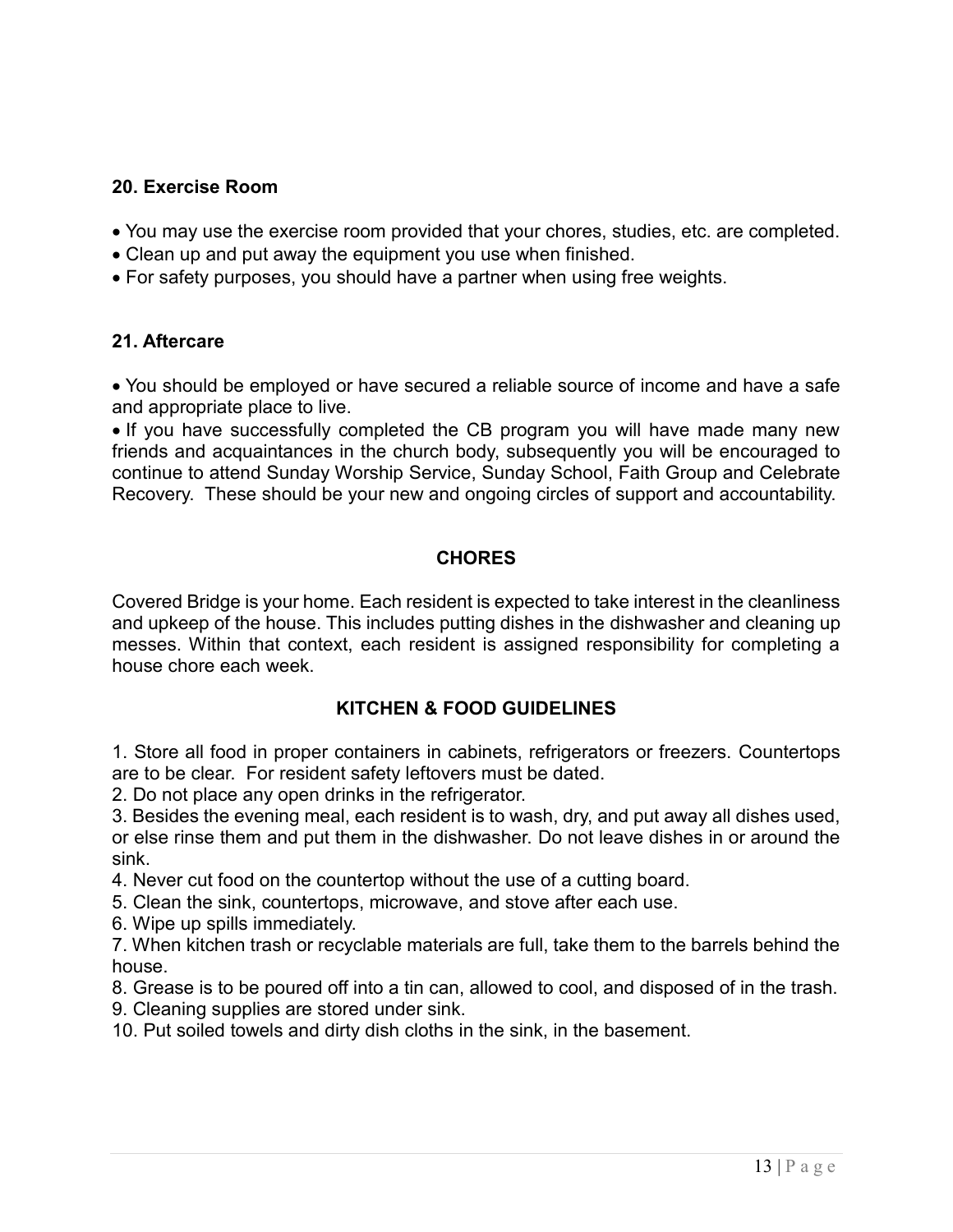# **AUTOMOBILE POLICY**

Possession and use of an automobile is a privilege that is earned and is permitted only in rare cases when necessary for work or other extenuating circumstances. Normally only Phase 2 residents will be considered. The following rules apply to vehicle use:

1. The vehicle must be currently inspected and insured as required by state law.

2. Vehicles are to be parked in a designated parking area only.

3. A set of keys (door/trunk and ignition) are to be given to the director.

4. Vehicle privileges are to be approved before arranging a vehicle purchase. Your ability to maintain, insure, and finance the vehicle must be demonstrated beforehand.

5. No mechanical repairs are to be done on Covered Bridge property without prior staff approval.

6. Vehicles are subject to search at any time by staff without your prior permission.

7. Your vehicle must be removed from the property upon leaving Covered Bridge residency unless prior arrangements have been made with staff.

8. All parking tickets, traffic violations, and accidents are to be immediately reported to staff.

# **GROUNDS FOR DISMISSAL OR SERIOUS DISCIPLINARY ACTION**

The following actions and attitudes are serious and will result in consequences, which could include discharge from Covered Bridge:

- 1. Violation of program policies, house rules or guidelines
- 2. Direct disobedience of a staff member

3. Use or possession of alcohol, marijuana or illegal drugs, including prescription drugs not monitored by staff

4. Refusing to provide a urine sample or breathalyzer to staff.

5. Any threats of violence or abuse towards anyone

- 6. Physical fighting of any kind
- 7. Violation of any law, conditions of probation, furlough or parole
- 8. Manipulation, conning, deceit, or lying
- 9. Stealing or taking property without prior permission

10. Willful destruction of property including vandalism and graffiti

11. Falsifying a daily report or signing in/out for another resident in his absence

12. Refusing to follow direction or work on personal issues with the program director or in group mentoring

13. Refusal to do assigned tasks and fulfill Covered Bridge requirements

14. Violating curfew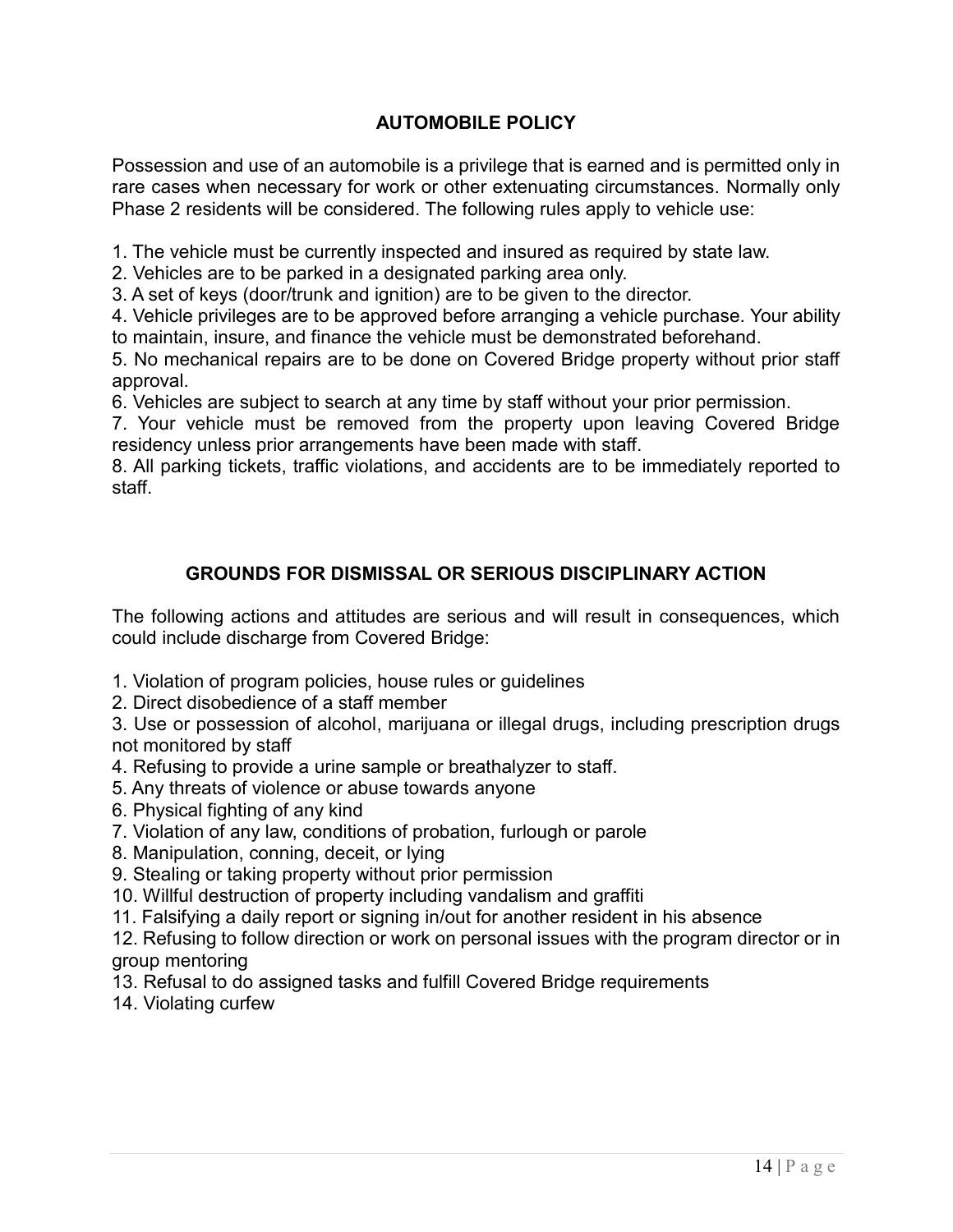#### **DISCIPLINARY ACTIONS**

The specific discipline imposed will depend on the nature of the offense. Consequences will be determined appropriately. You have specific rights if you feel that consequences are not appropriate. See the **RESIDENT RIGHTS POLICY** and **GRIEVANCE PROCEDURE** below.

#### **RESIDENT RIGHTS POLICY**

Covered Bridge strictly prohibits any form of abuse to its residents. Any staff member or volunteer who has knowledge of an incident of abuse will immediately report the incident to the executive director. This includes situations in which a volunteer or staff member receives a resident complaint that alleges abuse in any form or has reason to believe that abuse has taken place. Any alleged incident of abuse will be handled according to the requirements of the law. The staff member or volunteer will submit a written report of the alleged incident within 24 hours to the executive director. The incident will be investigated thoroughly by staff and appropriate action will be taken to resolve the incident.

#### **SPECIFIC RESIDENT RIGHTS**

1. The right to give informed consent or to refuse treatment or medication and to be advised of the consequences of such a decision

- 2. The right to be heard through the grievance process
- 3. The right to a safe environment
- 4. The right to confidentiality

5. The right to verbal explanation of these rights and handbook content if the resident has trouble understanding what is written

6. The right to leave the program and to be counseled regarding the consequences and potential consequences of such a decision

#### **GRIEVANCE PROCEDURE**

Residents have the right to be heard for any complaint. If a resident is grieved by any situation or event that is contrary to the rules, policies or guidelines in this handbook, the following steps should be taken:

1. Report the grievance to a staff member for resolution.

2. If the grievance has not been resolved to your satisfaction, you may report the grievance to the executive director.

3. If the situation is still not resolved you should give the executive director a written explanation that will be reviewed at the next staff meeting. If necessary, there will be further investigation. Staff will then meet with you to discuss any findings and a possible course of action if necessary.